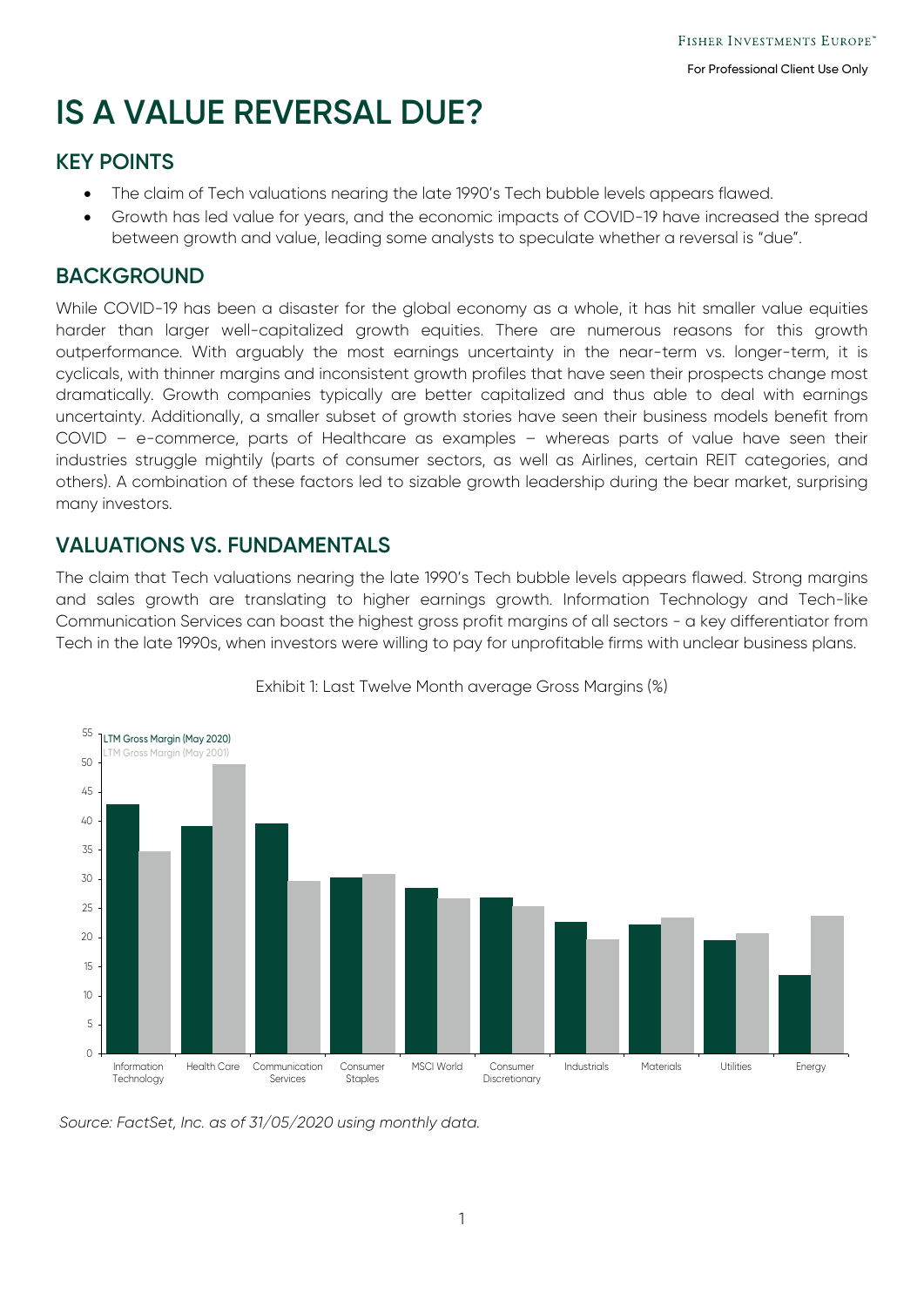Measures such as forward P/E and price-to-cash flow indicate that Tech valuations-though slightly elevated above recent years—remain a far cry from prior peak levels.



Exhibit 2: S&P 500 Technology Price-to-Earnings and Price-to-Cash Flow

*Source: FactSet, Inc. 31/12/1997 – 31/05/2020 using monthly data. Price/Earnings ratio references the 12 month forward P/E.*

Some investors caution that Tech is a rapidly growing share of the overall market—over 25% of the S&P 500's market capitalization, for example. This is true, but it is also true that Tech earnings have grown considerably as a percentage of S&P 500 earnings. Contrast this to the disconnect between euphoric prices and deteriorating fundamentals in the late 90's Tech bubble, when profit-starved Tech companies reached nearly 35% of the S&P 500's market capitalization. Overall, earnings and market capitalization have essentially moved in lockstep during the previous bull market, suggesting investor enthusiasm for the growth-orientated category may be warranted.



Exhibit 3: Info Tech Earnings and Market Cap as % of the S&P 500

2 *and Trailing 12M Net Income from 31/03/1995 to 31/03/2020.Source: FactSet, Inc.; S&P 500 and S&P 500 Information Technology (Sector) Indices Market Value*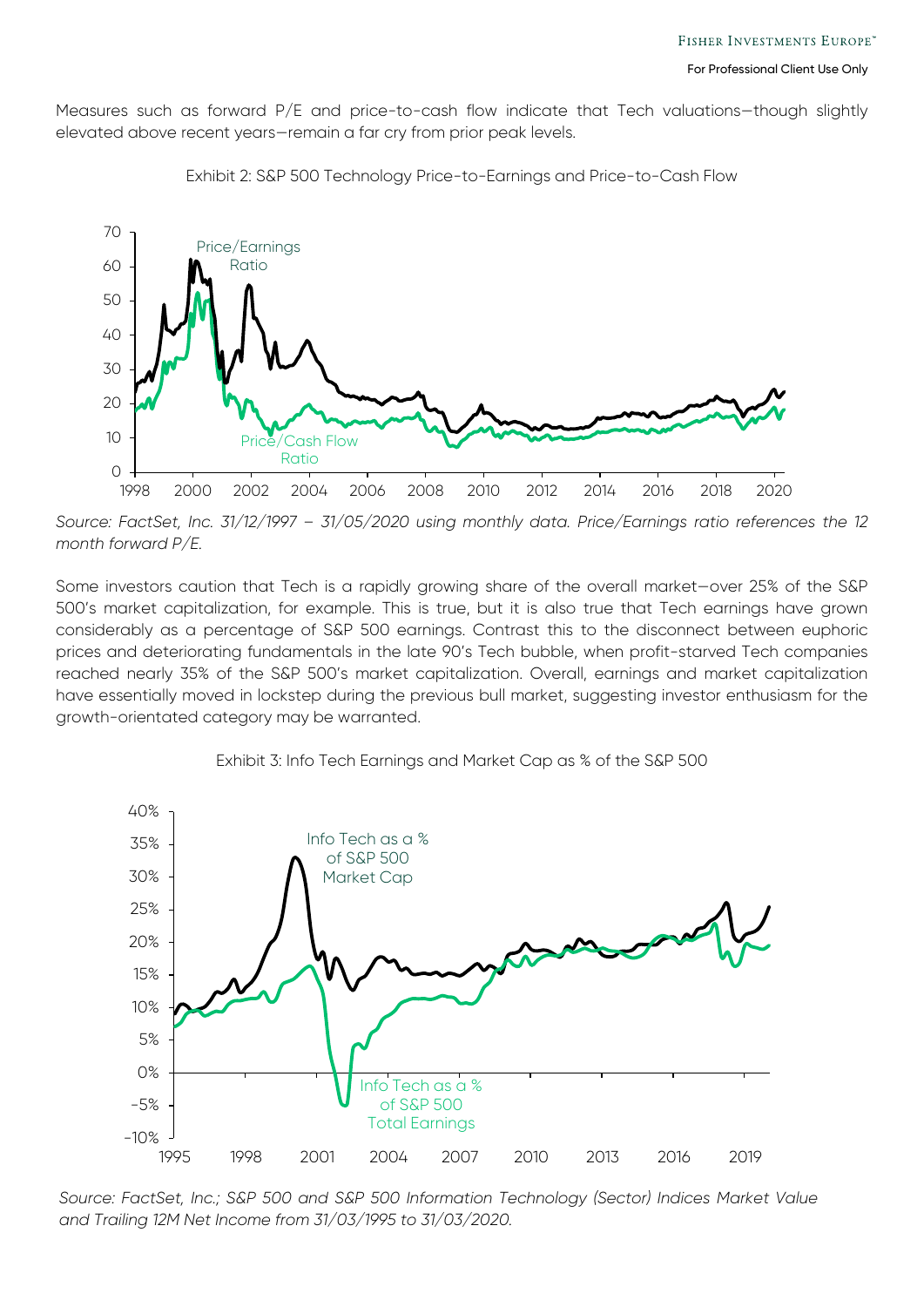#### **CONCLUSION**

In our view, mean reversion shouldn't form the basis of a tactical investment decision - valuations can stay persistently high for a long time, and its arguable they are currently justified. While we continue to favor larger high quality growth companies in this market environment, this is not a permanent bias, and we monitor style and factor changes closely. At different points in the market cycle, we will look to shift between small value-orientated firms and larger growth-orientated firms.

*Whitepaper written as of June 2020, Fisher Investments' views may be subject to change in the future.*